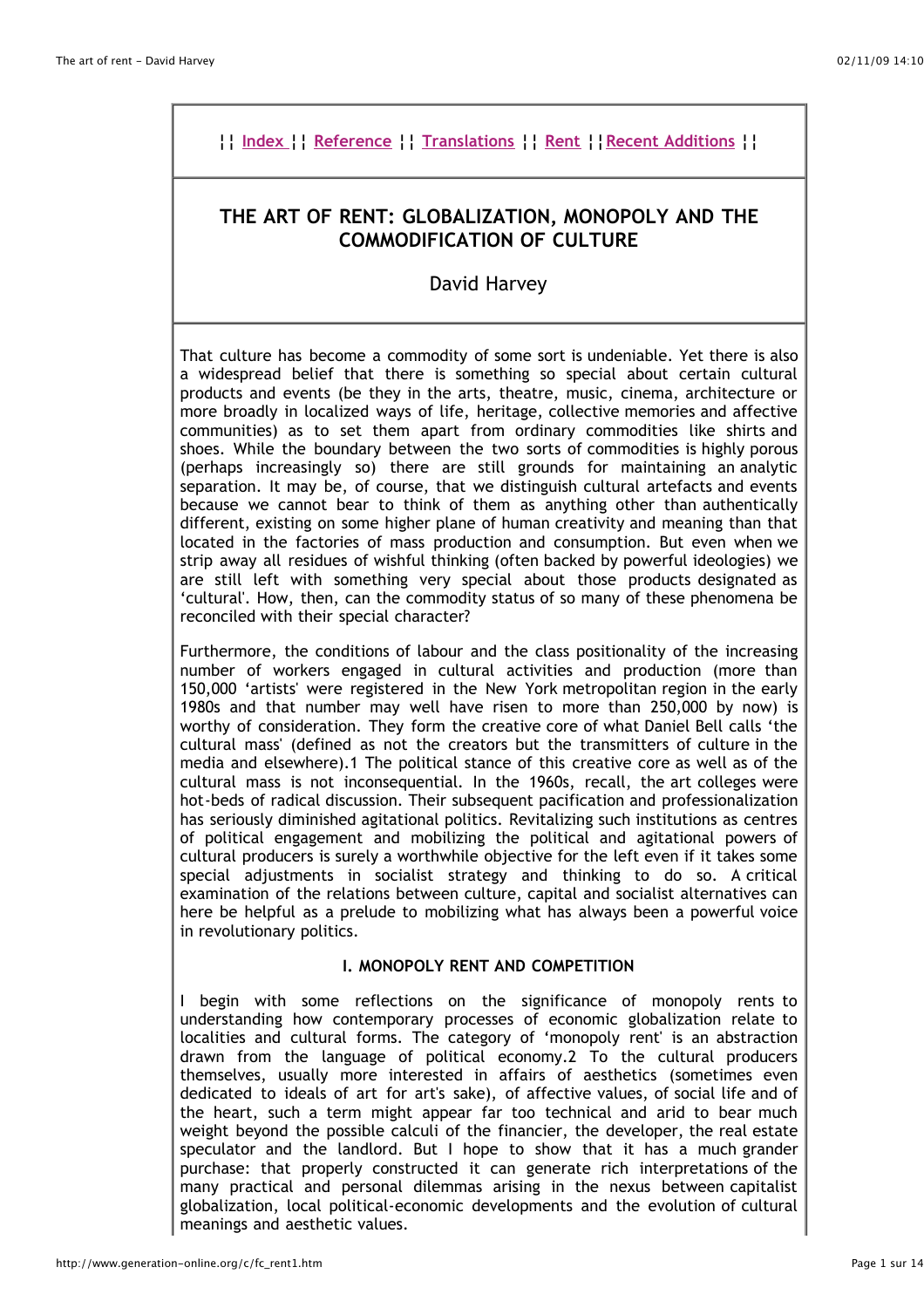All rent is based on the monopoly power of private owners of certain portions of the globe. Monopoly rent arises because social actors can realize an enhanced income stream over an extended time by virtue of their exclusive control over some directly or indirectly tradable item which is in some crucial respects unique and non-replicable. There are two situations in which the category of monopoly rent comes to the fore. The first arises because social actors control some special quality resource, commodity or location which, in relation to a certain kind of activity, enables them to extract monopoly rents from those desiring to use it. In the realm of production, Marx argues, the most obvious example is the vineyard producing wine of extraordinary quality that can be sold at a monopoly price. In this circumstance 'the monopoly price creates the rent'.3 The locational version would be centrality (for the commercial capitalist) relative to, say, the transport and communications network or proximity (for the hotel chain) to some highly concentrated activity (such as a financial centre). The commercial capitalist and the hotelier are willing to pay a premium for the land because of accessibility. These are the indirect cases of monopoly rent. It is not the land, resource or location of unique qualities which is traded but the commodity or service produced through their use. In the second case, the land or resource is directly traded upon (as when vineyards or prime real estate sites are sold to multinational capitalists and financiers for speculative purposes). Scarcity can be created by withholding the land or resource from current uses and speculating on future values. Monopoly rent of this sort can be extended to ownership of works of art (such as a Rodin or a Picasso) which can be (and increasingly are) bought and sold as investments. It is the uniqueness of the Picasso or the site which here forms the basis for the monopoly price.

The two forms of monopoly rent often intersect. A vineyard (with its unique Chateau and beautiful physical setting) renowned for its wines can be traded at a monopoly price directly as can the uniquely flavoured wines produced on that land. A Picasso can be purchased for capital gain and then leased to someone else who puts it on view for a monopoly price. The proximity to a financial centre can be traded directly as well as indirectly to, say, the hotel chain that uses it for its own purposes. But the difference between the two rental forms is important. It is unlikely (though not impossible), for example, that Westminster Abbey and Buckingham Palace will be traded directly (even the most ardent privatizers might balk at that). But they can be and plainly are traded upon through the marketing practices of the tourist industry (or in the case of Buckingham Palace, by the Queen).

Two contradictions attach to the category of monopoly rent. Both of them are important to the argument that follows.

First, while uniqueness and particularity are crucial to the definition of 'special qualities', the requirement of tradability means that no item can be so unique or so special as to be entirely outside the monetary calculus. The Picasso has to have a money value as does the Monet, the Manet, the aboriginal art, the archaeological artefacts, the historic buildings, the ancient monuments, the Buddhist temples, and the experience of rafting down the Colorado, being in Istanbul or on top of Everest. There is, as is evident from such a list, a certain difficulty of 'market formation' here. For while markets have formed around works of art and, to some degree around archaeological artefacts (there are some well-documented cases, as with Australian Aboriginal art, of what happens when some art form gets drawn into the market sphere) there are plainly several items on this list that are hard to incorporate directly into a market (this is the problem with Westminster Abbey). Many items may not even be easy to trade upon indirectly. The contradiction here is that the more easily marketable such items become the less unique and special they appear. In some instances the marketing itself tends to destroy the unique qualities (particularly if these depend on qualities such as wilderness, remoteness, the purity of some aesthetic experience, and the like). More generally, to the degree that such items or events are easily marketable (and subject to replication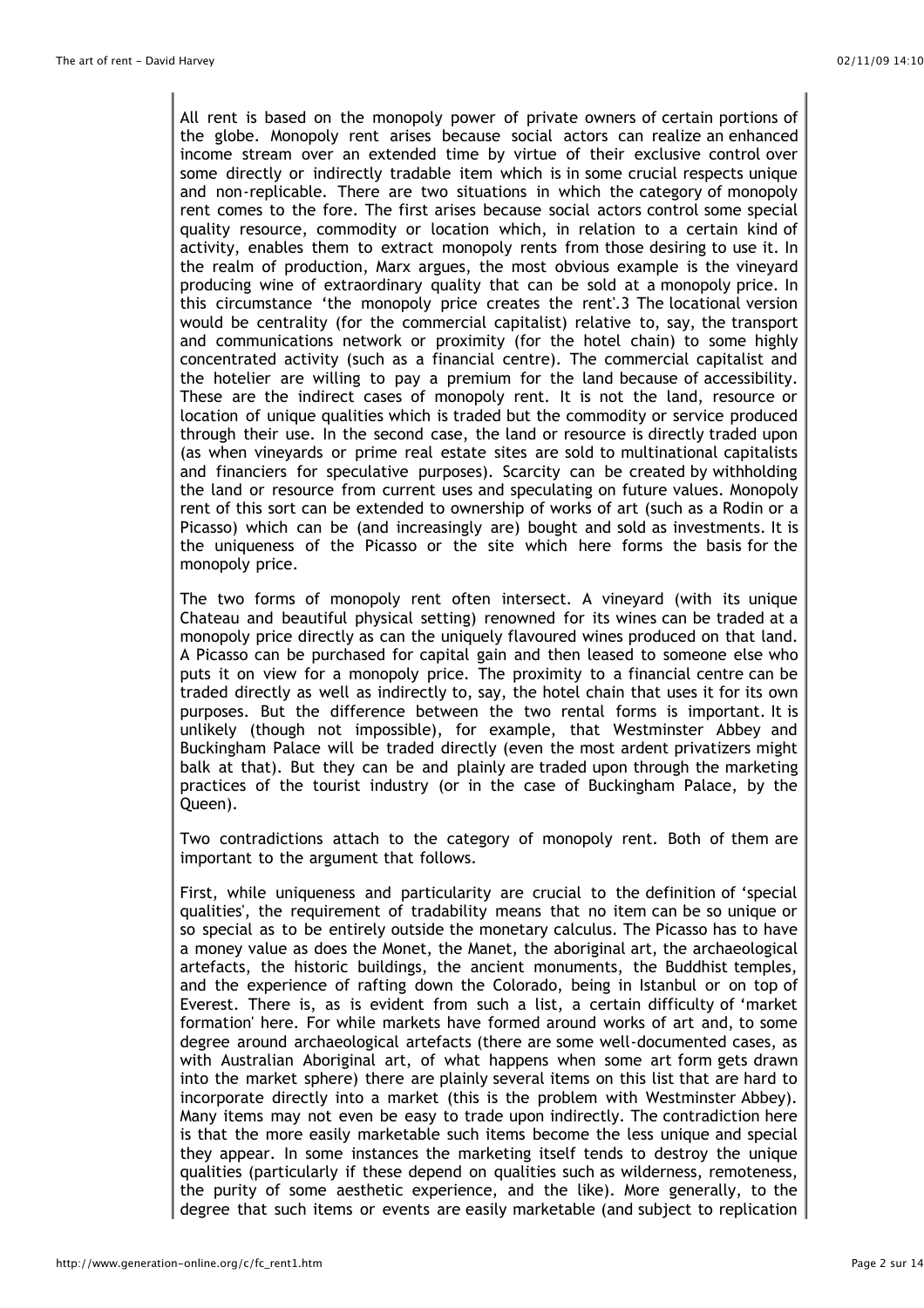by forgeries, fakes, imitations or simulacra) the less they provide a basis for monopoly rent. I am put in mind here of the student who complained about how inferior her experience of Europe was compared to Disney World:

At Disney World all the countries are much closer together, and they show you the best of each country. Europe is boring. People talk strange languages and things are dirty. Sometimes you don't see anything interesting in Europe for days, but at Disney World something different happens all the time and people are happy. It's much more fun. It's well designed.4

While this sounds a laughable judgement it is sobering to reflect on how much Europe is attempting to redesign itself to Disney standards (and not only for the benefit of American tourists). But, and here is the heart of the contradiction, the more Europe becomes Disneyfied, the less unique and special it becomes. The bland homogeneity that goes with pure commodification erases monopoly advantages. Cultural products become no different from commodities in general. 'The advanced transformation of consumer goods into corporate products or "trade mark articles" that hold a monopoly on aesthetic value', writes Wolfgang Haug, 'has by and large replaced the elementary or "generic" products', so that 'commodity aesthetics' extends its border 'further and further into the realm of cultural industries'.5 Conversely, every capitalist seeks to persuade consumers of the unique and non-replicable qualities of their commodities (hence name-brands, advertising, and the like). Pressures from both sides threaten to squeeze out the unique qualities that underlie monopoly rents. If the latter are to be sustained and realized, therefore, some way has to be found to keep some commodities or places unique and particular enough (and I will later reflect on what this might mean) to maintain a monopolistic edge in an otherwise commodified and often fiercely competitive economy.

But why, in a neoliberal world where competitive markets are supposedly dominant, would monopoly of any sort be tolerated let alone be seen as desirable? We here encounter the second contradiction which, at root, turns out to be a mirror image of the first. Competition, as Marx long ago observed, always tends towards monopoly (or oligopoly) simply because the survival of the fittest in the war of all against all eliminates the weaker firms.6 The fiercer the competition the faster the trend towards oligopoly if not monopoly. It is therefore no accident that the liberalization of markets and the celebration of market competition in recent years has produced incredible centralization of capital (Microsoft, Rupert Murdoch, Bertelsmann, financial services, and a wave of takeovers, mergers and consolidations in airlines, retailing and even in older industries like automobiles, petroleum, and the like). This tendency has long been recognized as a troublesome feature of capitalist dynamics, hence the anti-trust legislation in the United States and the work of the monopolies and mergers commissions in Europe. But these are weak defences against an overwhelming force.

This structural dynamic would not have the importance it does were it not for the fact that capitalists actively cultivate monopoly powers. They thereby realize farreaching control over production and marketing and hence stabilize their business environment to allow of rational calculation and long-term planning, the reduction of risk and uncertainty, and more generally guarantee themselves a relatively peaceful and untroubled existence. The visible hand of the corporation, as Alfred Chandler terms it, has consequently been of far greater importance to capitalist historical geography than the invisible hand of the market made so much of by Adam Smith and paraded ad nauseam before us in recent years as the guiding power in the neoliberal ideology of contemporary globalization.7

But it is here that the mirror image of the first contradiction comes most clearly into view: market processes crucially depend upon the individual monopoly of capitalists (of all sorts) over ownership of the means of production including finance and land. All rent, recall, is a return to the monopoly power of private ownership of any portion of the globe. The monopoly power of private property is,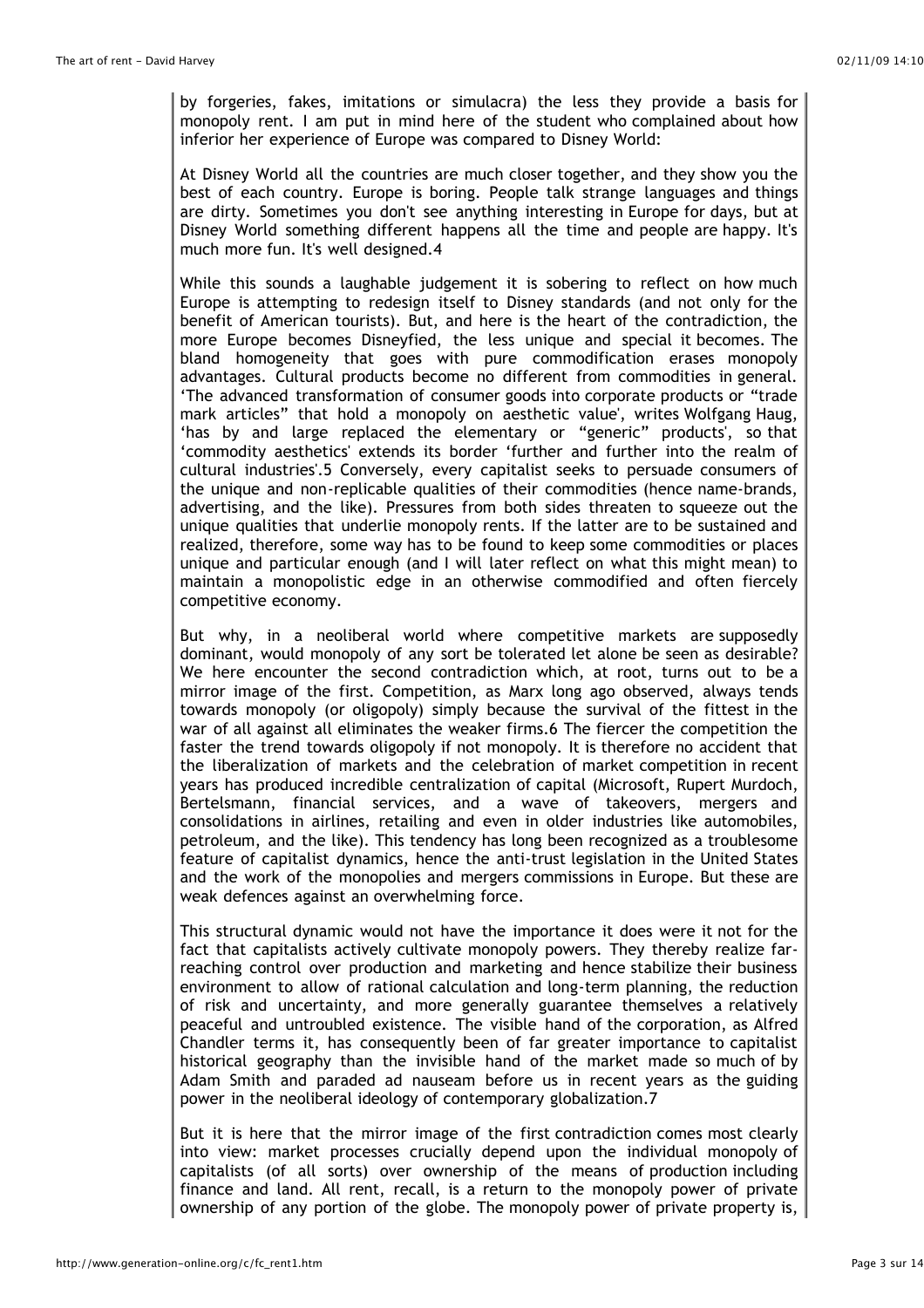therefore, both the beginning point and the end point of all capitalist activity. A non-tradable juridical right exists at the very foundation of all capitalist trade, making the option of non-trading (hoarding, withholding, miserly behaviour) an important problem in capitalist markets. Pure market competition, free commodity exchange and perfect market rationality are, therefore, rather rare and chronically unstable devices for coordinating production and consumption decisions. The problem is to keep economic relations competitive enough while sustaining the individual and class monopoly privileges of private property that are the foundation of capitalism as a political-economic system.

This last point demands one further elaboration to bring us closer to the topic at hand. It is widely but erroneously assumed that monopoly power of the grand and culminating sort is most clearly signalled by the centralization and concentration of capital in mega-corporations. Conversely, small firm size is widely assumed, again erroneously, to be a sign of a competitive market situation. By this measure, a once competitive capitalism has become increasingly monopolized over time. The error arises in part because of a rather too facile application of Marx's arguments concerning the 'law of the tendency for the centralization of capital', ignoring his counter-argument that centralization 'would soon bring about the collapse of capitalist production if it were not for counteracting tendencies, which have a continuous decentralizing effect'.8 But it is also supported by an economic theory of the firm that generally ignores its spatial and locational context, even though it does accept (on those rare occasions where it deigns to consider the matt er) that locational advantage involves 'monopolistic competition'. In the nineteenth century, for example, the brewer, the baker and the candlestick maker were all protected to considerable degree from competition in local markets by the high cost of transportation. Local monopoly powers were omnipresent (even though firms were small in size), and very hard to break, in everything from energy to food supply. By this measure nineteenth century capitalism was far less competitive than now.

It is at this point that the changing conditions of transport and communications enter in as crucial determining variables. As spatial barriers diminished through the capitalist penchant for 'the annihilation of space through time', many local industries and services lost their local protections and monopoly privileges.9 They were forced into competition with producers in other locations, at first relatively close by, but then with producers much further away. The historical geography of the brewing trade is very instructive in this regard. In the nineteenth century most people drank local brew because they had no choice. By the end of the nineteenth century beer production and consumption in Britain had been regionalized to a considerable degree and remained so until the 1960s (foreign imports, with the exception of Guinness, were unheard of). But then the market became national (Newcastle Brown and Scottish Youngers appeared in London and the south) before becoming international (imports suddenly became all the rage). If one drinks local brew now it is by choice, usually out of some mix of principled attachment to locality or because of some special quality of the beer (based on the technique, the water, or whatever) that differentiates it from others. Plainly, the economic space of competition has changed in both form and scale over time.

The recent bout of globalization has significantly diminished the monopoly protections given historically by high transport and communications costs while the removal of institutional barriers to trade (protectionism) has likewise diminished the monopoly rents to be procured by that means. But capitalism cannot do without monopoly powers and craves means to assemble them. So the question upon the agenda is how to assemble monopoly powers in a situation where the protections afforded by the so-called 'natural monopolies' of space and location, and the political protections of national boundaries and tariffs, have been seriously diminished if not eliminated.

The obvious answer is to centralize capital in mega-corporations or to set up looser alliances (as in airlines and automobiles) that dominate markets. And we have seen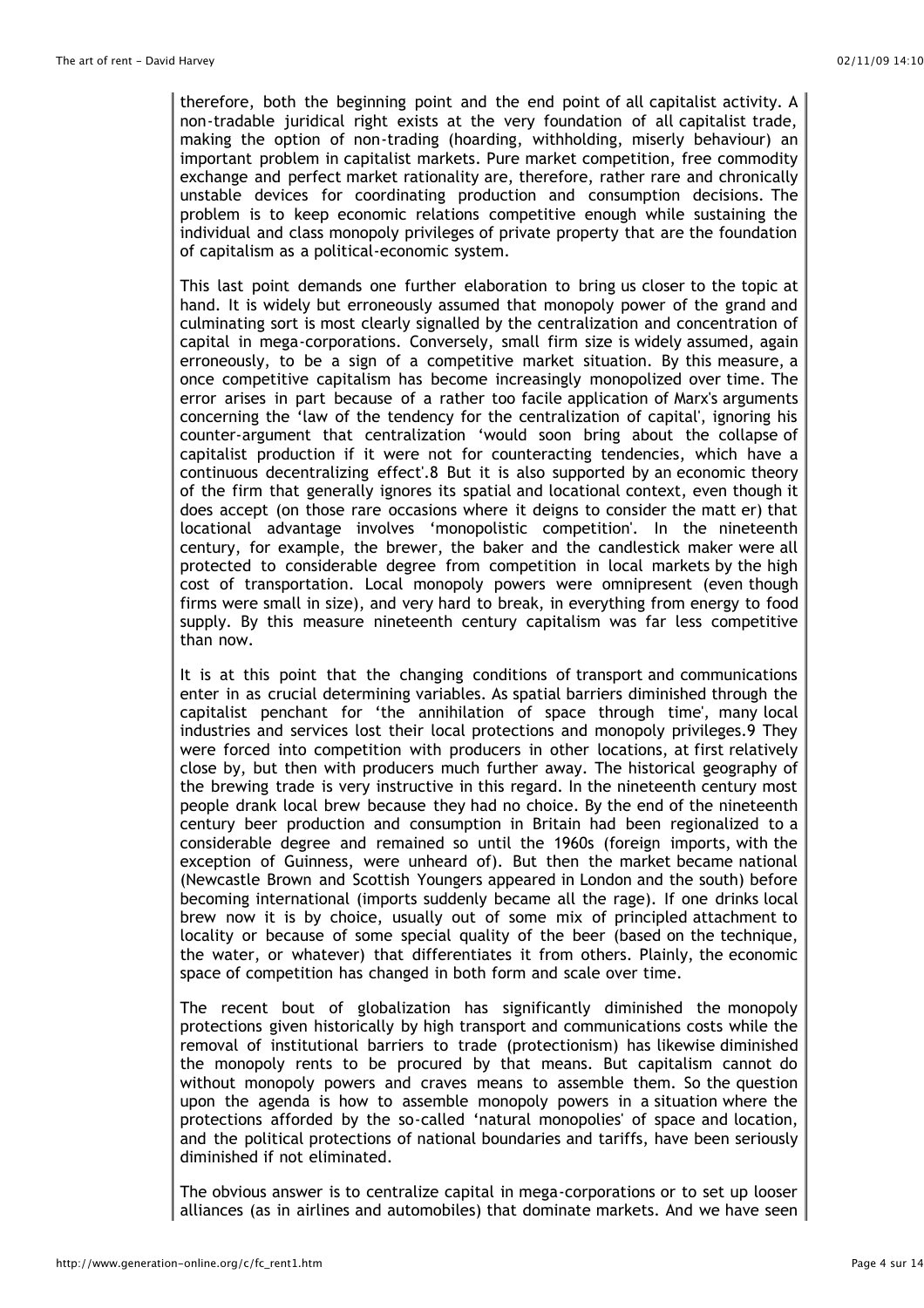plenty of that. The second path is to secure ever more firmly the monopoly rights of private property through international commercial laws that regulate all global trade. Patents and so-called 'intellectual property rights' have consequently become a major field of struggle through which monopoly powers more generally get asserted. The pharmaceutical industry, to take a paradigmatic example, has acquired extraordinary monopoly powers in part through massive centralizations of capital and in part through the protection of patents and licensing agreements. And it is hungrily pursuing even more monopoly powers as it seeks to establish property rights over genetic materials of all sorts (including those of rare plants in tropical rain forests traditionally collected by indigenous inhabitants). As monopoly privileges from one source diminish so we witness a variety of attempts to preserve and assemble them by other means.

I cannot possibly review all of these tendencies here. I do want, however, to look more closely at those aspects of this process that impinge most directly upon the problems of local development and cultural activities. I wish to show first, that there are continuing struggles over the definition of the monopoly powers that might be accorded to location and localities and that the idea of 'culture' is more and more entangled with attempts to reassert such monopoly powers precisely because claims to uniqueness and authenticity can best be articulated as distinctive and non-replicable cultural claims. I begin with the most obvious example of monopoly rent given by 'the vineyard producing wine of extraordinary quality that can be sold at a monopoly price'.

## **II. ADVENTURES IN THE WINE TRADE**

The wine trade, like brewing, has become more and more international over the last thirty years and the stresses of international competition have produced some curious effects. Under pressure from the European Community, for example, international wine producers have agreed (after long legal battles and intense negotiations) to phase out the use of 'traditional expressions' on wine labels, which could eventually include terms like 'Chateau' and 'domaine' as well as generic terms like 'champagne', 'burgundy', 'chablis' or 'sauterne'. In this way the European wine industry, led by the French, seeks to preserve monopoly rents by insisting upon the unique virtues of land, climate and tradition (lumped together under the French term 'terroir') and the distinctiveness of its product certified by a name. Reinforced by institutional controls like 'appellation controlée' the French wine trade insists upon the authenticity and originality of its product which grounds the uniqueness upon which monopoly rent can be based.

Australia is one of the countries that agreed to this move. Chateau Tahbilk in Victoria obliged by dropping the 'Chateau' from its label, airily pronouncing that 'we are proudly Australian with no need to use terms inherited from other countries and cultures of bygone days'. To compensate, they identified two factors which, when combined, 'give us a unique position in the world of wine'. Theirs is one of only six worldwide wine regions where the meso-climate is dramatically influenced by inland water mass (the numerous lakes and local lagoons moderate and cool the climate). Their soil is of a unique type (found in only one other location in Victoria) described as red/sandy loam coloured by a very high Ferricoxide content, which 'has a positive effect on grape quality and adds a certain distinctive regional character to our wines'. These two factors are brought together to define 'Nagambie Lakes' as a unique Viticultural Region (to be authenticated, presumably, by the Australian Wine and Brandy Corporation's Geographical Indications Committee, set up to identify Viticultural regions throughout Australia). Tahbilk thereby establishes a counter-claim to monopoly rents on the grounds of the unique mix of environmental conditions in the region where it is situated. It does so in a way that parallels and competes with the uniqueness claims of 'terroir' and 'domaine' pressed by French wine producers.10

But we then encounter the first contradiction. All wine is tradable and therefore in some sense comparable no matt er where it is from. Enter Robert Parker and the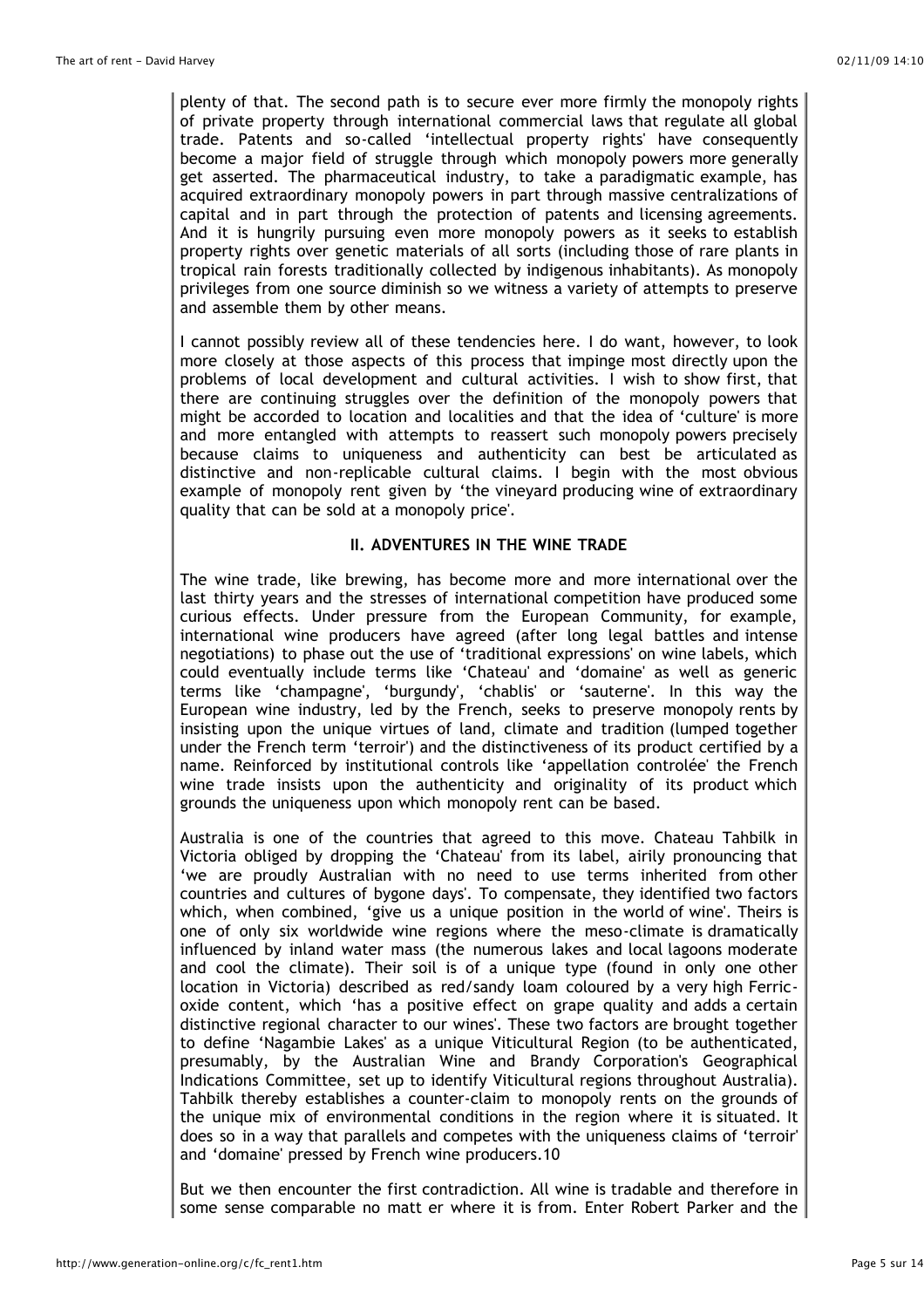Wine Advocate which he publishes regularly. Parker evaluates wines for their taste and pays no particular mind to 'terroir' or any other cultural-historical claims. He is notoriously independent (most other guides are supported by influential sectors of the wine industry). He ranks wines on a scale according to his own distinctive taste. He has an extensive following in the United States, a major market. If he rates a Chateau wine from Bordeaux 65 pts and an Australian wine 95 pts then prices are affected. The Bordeaux wine producers are terrified of him. They have sued him, denigrated him, abused him and even physically assaulted him. He challenges the bases of their monopoly rents.11

Monopoly claims, we can conclude, are as much 'an effect of discourse' and an outcome of struggle as they are a reflection of the qualities of the product. But if the language of 'terroir' and tradition is to be abandoned then what kind of discourse can be put in its place? Parker and many others in the wine trade have in recent years invented a language in which wines are described in terms such as 'flavor of peach and plum, with a hint of thyme and gooseberry'. The language sounds bizarre but this discursive shift, which corresponds to rising international competition and globalization in the wine trade, takes on a distinctive role, reflecting the commodification of wine consumption along standardized lines.

But wine consumption has many dimensions that open paths to profitable exploitation. For many it is an aesthetic experience. Beyond the sheer pleasure (for some) of a fine wine with the right food, there lie all sorts of other referents within the Western tradition that track back to mythology (Dionysus and Bacchus), religion (the blood of Jesus and communion rituals) and traditions celebrated in festivals, poetry, song and literature. Knowledge of wines and 'proper' appreciation is often a sign of class and is analyzable as a form of 'cultural' capital (as Bourdieu would put it). Getting the wine right may have helped to seal more than a few major business deals (would you trust someone who did not know how to select a wine?). Style of wine is related to regional cuisines and thereby embedded in those practices that turn regionality into a way of life marked by distinctive structures of feeling (it is hard to imagine Zorba the Greek drinking Mondavi Californian jug wine, even though the latter is sold in Athens airport).

The wine trade is about money and profit but it is also about culture in all of its senses (from the culture of the product to the cultural practices that surround its consumption and the cultural capital that can evolve alongside among both producers and consumers). The perpetual search for monopoly rents entails seeking out criteria of speciality, uniqueness, originality and authenticity in each of these realms. If uniqueness cannot be established by appeal to 'terroir' and tradition, or by straight description of flavour, then other modes of distinction must be invoked to establish monopoly claims and discourses devised to guarantee the truth of those claims (the wine that guarantees seduction or the wine that goes with nostalgia and the log fire, are current advertising tropes in the US). In practice what we find within the wine trade is a host of competing discourses, all with different truth claims about the uniqueness of the product. But, and here I go back to my starting point, all of these discursive shifts and swayings, as well as many of the shifts and turns that have occurred in the strategies for commanding the international market in wine, have at their root not only the search for profit but also the search for monopoly rents. In this the language of authenticity, originality, uniqueness, and special unreplicable qualities looms large. The generality of a globalized market produces, in a manner consistent with the second contradiction I earlier identified, a powerful force seeking to guarantee not only the continuing monopoly privileges of private property but the monopoly rents that derive from depicting commodities as incomparable.

#### **III. URBAN ENTREPRENEURIALISM, MONOPOLY RENT AND GLOBAL FORMS**

Recent struggles within the wine trade provide a useful model for understanding a wide range of phenomena within the contemporary phase of globalization. They have particular relevance to understanding how local cultural developments and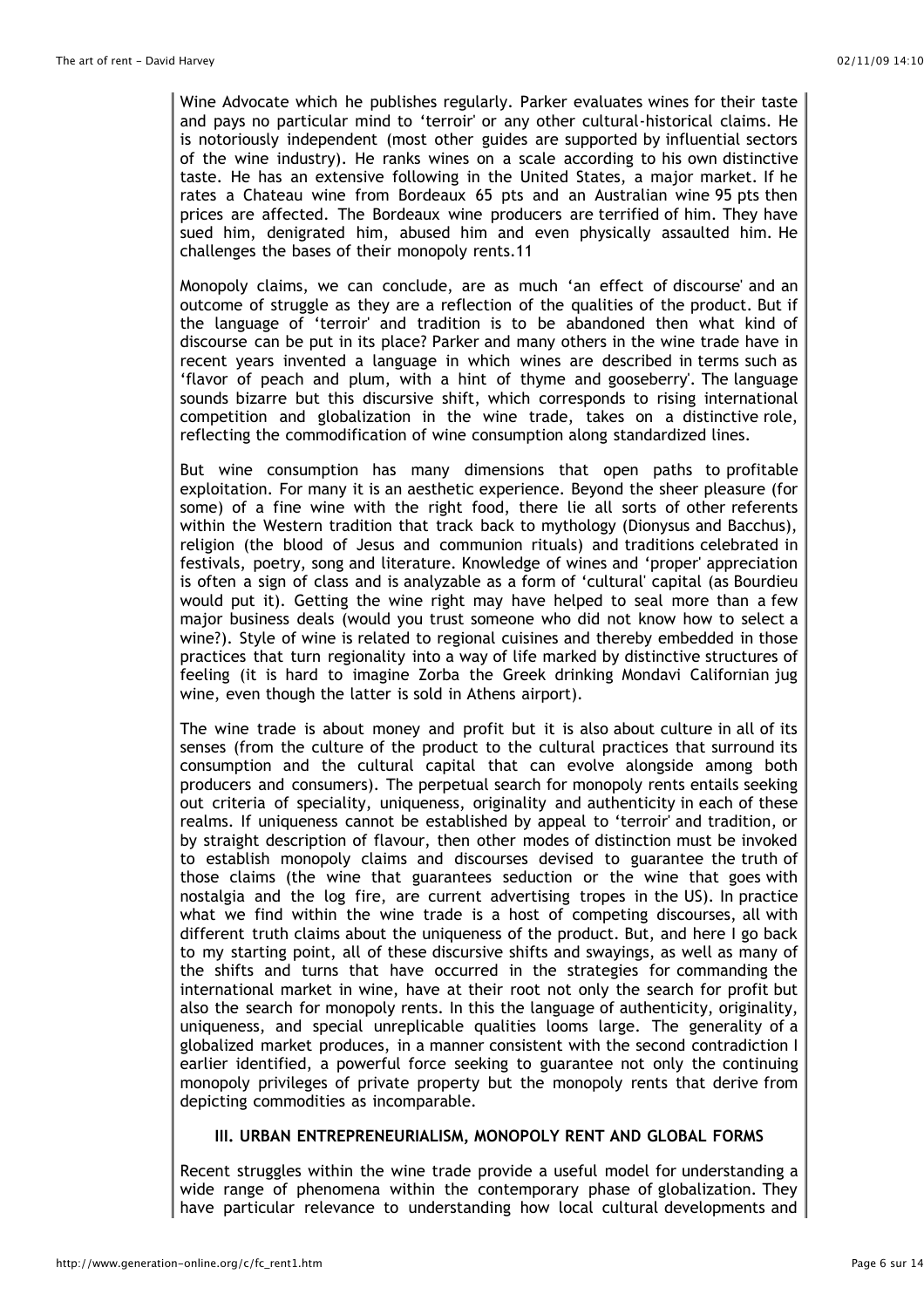traditions get absorbed within the calculi of political economy through attempts to garner monopoly rents. It also poses the question of how much the current interest in local cultural innovation and the resurrection and invention of local traditions attaches to the desire to extract and appropriate such rents. Since capitalists of all sorts (including the most exuberant of international financiers) are easily seduced by the lucrative prospects of monopoly powers, we immediately discern a third contradiction: that the most avid globalizers will support local developments that have the potential to yield monopoly rents even if the effect of such support is to produce a local political climate antagonistic to globalization! Emphasizing the uniqueness and purity of local Balinese culture may be vital to the hotel, airline and tourist industry, but what happens when this encourages a Balinese movement that violently resists the 'impurity' of commercialization? The Basque country may appear a potentially valuable cultural configuration precisely because of its uniqueness, but ETA with its demand for autonomy and preparedness to take violent action is not amenable to commercialization. Let us probe a little more deeply into this contradiction as it impinges upon urban development politics. To do so requires, however, briefly situating that politics in relation to globalization.

Urban entrepreneurialism has become important both nationally and internationally in recent decades. By this I mean that pattern of behaviour within urban governance that mixes together state powers (local, metropolitan, regional, national or supranational) and a wide array of organizational forms in civil society (chambers of commerce, unions, churches, educational and research institutions, community groups, NGOs, etc.) and private interests (corporate and individual) to form coalitions to promote or manage urban/regional development of some sort or other. There is now an extensive literature on this topic which shows that the forms, activities and goals of these governance systems (variously known as 'urban regimes', 'growth machines' or 'regional growth coalitions') vary widely depending upon local conditions and the mix of forces at work within them.12

The role of this urban entrepreneurialism in relation to the neoliberal form of globalization has also been scrutinized at length, most usually under the rubric of local-global relations and the so-called 'space-place dialectic'. Most geographers who have looked into the problem have rightly concluded that it is a categorical error to view globalization as a causal force in relation to local development. What is at stake here, they rightly argue, is a rather more complicated relationship across scales in which local initiatives can percolate upwards to a global scale and vice versa at the same time as processes within a particular definition of scale - interurban and interregional competition being the most obvious examples -- can rework the local/regional configurations of what globalization is about. Globalization should not be seen, therefore, as an undifferentiated unity but as a geographically articulated patterning of global capitalist activities and relations.13

But what, exactly, does it mean to speak of 'a geographically articulated patterning'? There is, of course, plenty of evidence of uneven geographical development (at a variety of scales) and at least some cogent theorizing to understand its capitalistic logic. Some of it can be understood in conventional terms as a search on the part of mobile capitals (with financial, commercial and production capital having different capacities in this regard) to gain advantages in the production and appropriation of surplus values by moving around. Trends can indeed be identified which fit with simple models of 'a race to the bottom' in which the cheapest and most easily exploited labour power becomes the guiding beacon for capital mobility and investment decisions. But there is plenty of countervailing evidence to suggest that this is a gross oversimplification when projected as a monocausal explanation of the dynamics of uneven geographical development. Capital in general just as easily flows into high wage regions as into low and often seems to be geographically guided by quite different criteria to those conventionally set out in both bourgeois and Marxist political economy.

The problem in part (but not wholly) derives from the habit of ignoring the category of landed capital and the considerable importance of long-term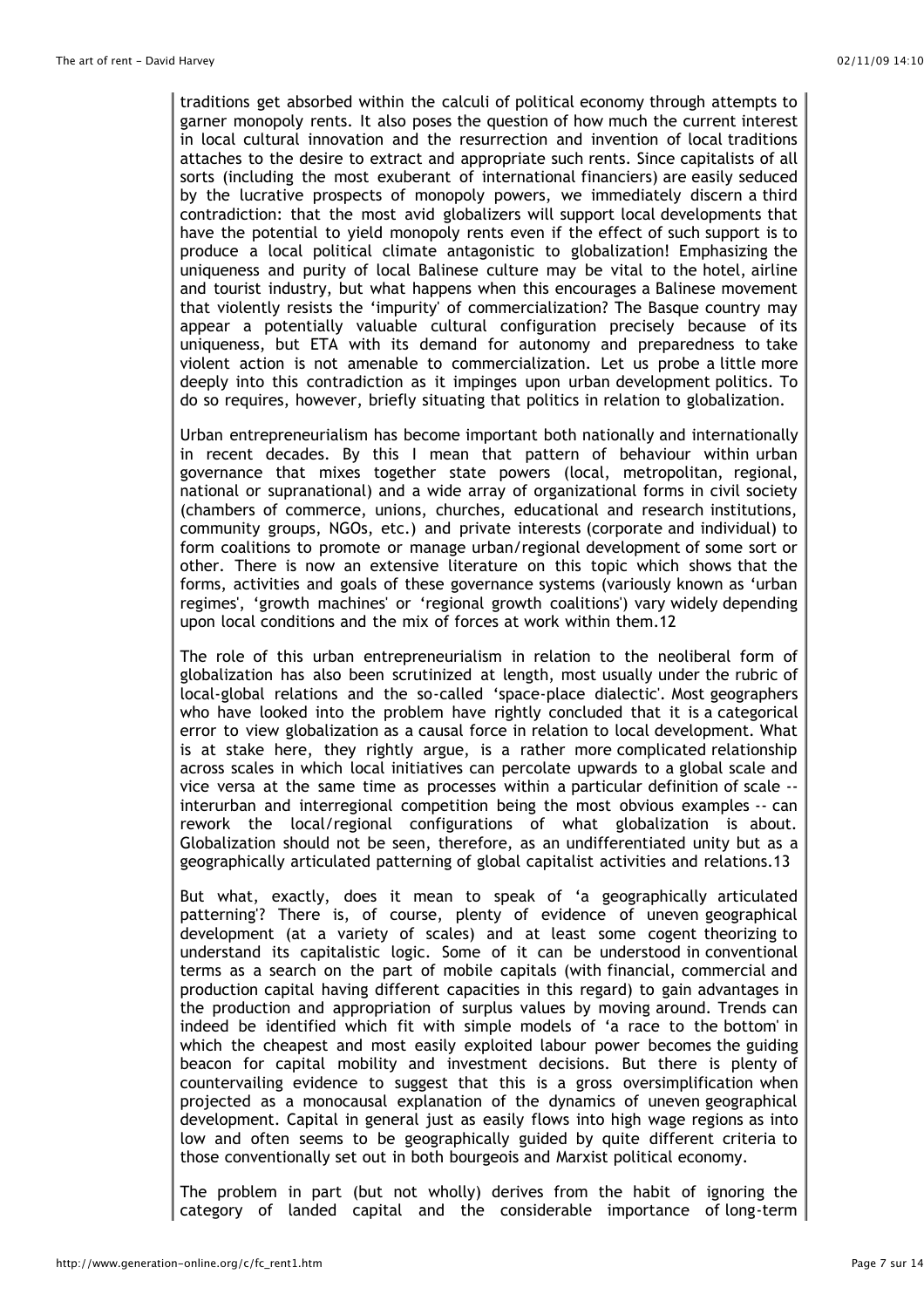investments in the built environment which are by definition geographically immobile (except in the relative accessibility sense). Such investments, particularly when they are of a speculative sort, invariably call for even further waves of investments if the first wave is to prove profitable (to fill the convention centre we need the hotels which require better transport and communications, which calls for an expansion of the convention centre...). So there is an element of circular and cumulative causation at work in the dynamics of metropolitan area investments (look, for example, at the whole Docklands redevelopment in London and the financial viability of Canary Wharf which pivots on further investments both public and private). This is what urban growth machines are often all about: the orchestration of investment process dynamics and the provision of key public investments at the right place and time to promote success in inter-urban and inter-regional competition.

But this would not be as attractive as it is were it not for the ways in which monopoly rents might also be captured. A well-known strategy of developers, for example, is to reserve the choicest and most rentable piece of land in some development in order to extract monopoly rent from it after the rest of the project is realized. Savvy governments with the requisite powers can engage in the same practices. The government of Hong Kong, as I understand it, is largely financed by controlled sales of public domain land for development at very high monopoly prices. This converts, in turn, into monopoly rents on properties which makes Hong Kong very attractive to international financial investment capital working through property markets. Of course, Hong Kong has other uniqueness claims, given its location, upon which it can also trade very vigorously in offering monopoly advantages. Singapore, incidentally, set out to capture monopoly rents and was highly successful in so doing in somewhat similar fashion, though by very different political-economic means.

Urban governance of this sort is mostly oriented to constructing patterns of local investments not only in physical infrastructures such as transport and communications, port facilities, sewage and water, but also in the social infrastructures of education, technology and science, social control, culture and living quality. The aim is to create sufficient synergy within the urbanization process for monopoly rents to be created and realized by both private interests and state powers. Not all such efforts are successful, of course, but even the unsuccessful examples can partly or largely be understood in terms of their failure to realize monopoly rents. But the search for monopoly rents is not confined to the practices of real estate development, economic initiatives and government finance. It has a far wider application.

## **IV. COLLECTIVE SYMBOLIC CAPITAL, MARKS OF DISTINCTION AND MONOPOLY RENTS**

If claims to uniqueness, authenticity, particularity and speciality underlie the ability to capture monopoly rents, then on what better terrain is it possible to make such claims than in the field of historically constituted cultural artefacts and practices and special environmental characteristics (including, of course, the built, social and cultural environments)? All such claims are, as in the wine trade, as much an outcome of discursive constructions and struggles as they are grounded in material fact. Many rest upon historical narratives, interpretations and meanings of collective memories, significations of cultural practices, and the like: there is always a strong social and discursive element at work in the construction of such claims. Once established, however, such claims can be pressed home hard in the cause of extracting monopoly rents since there will be, in many people's minds at least, no other place than London, Cairo, Barcelona, Milan, Istanbul, San Francisco or wherever, in which to gain access to whatever it is that is supposedly unique to such places.

The most obvious example is contemporary tourism, but I think it would be a mistake to let the matt er rest there. For what is at stake here is the power of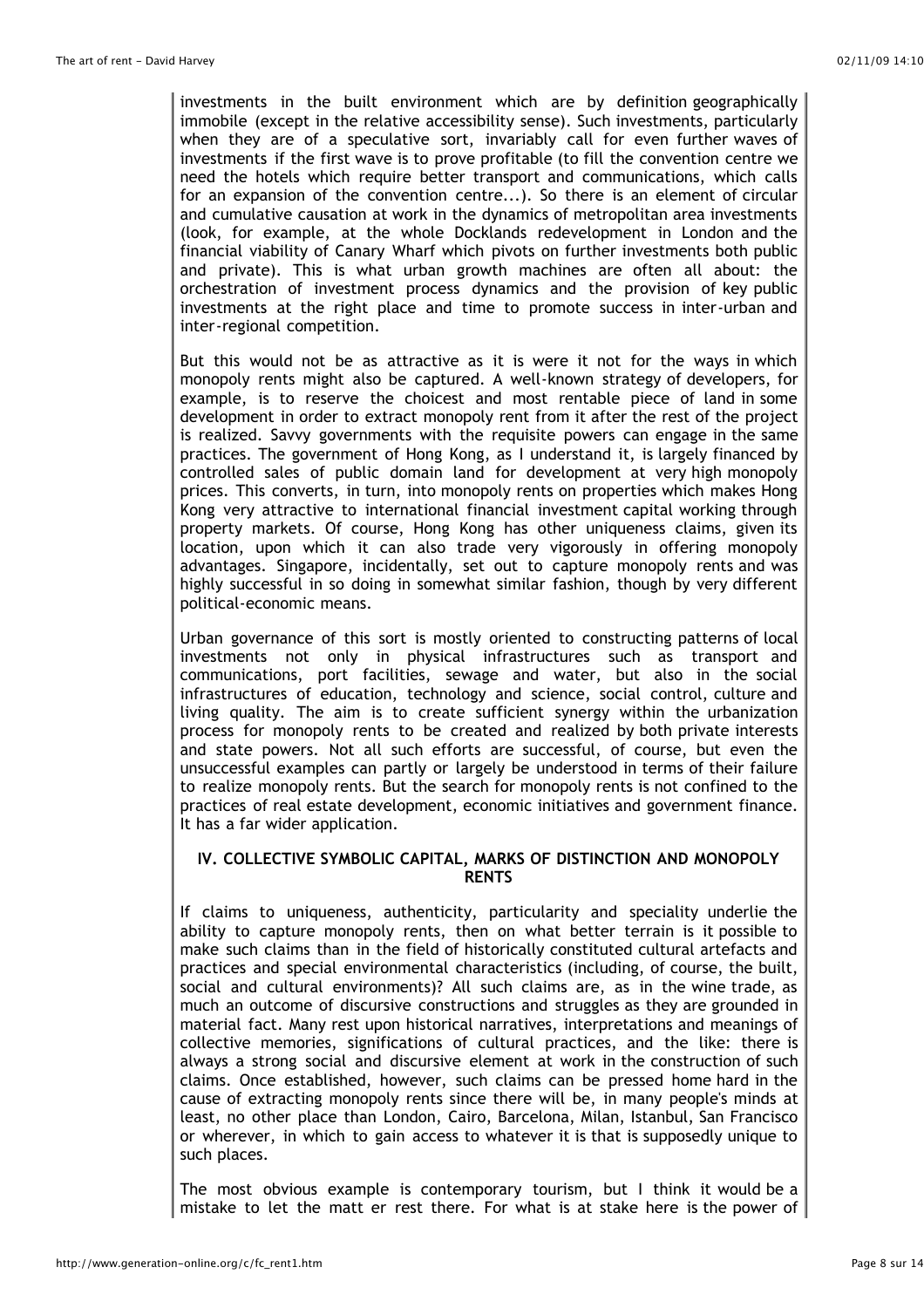collective symbolic capital, of special marks of distinction that attach to some place, which have a significant drawing power upon the flows of capital more generally. Bourdieu, to whom we owe the general usage of these terms, unfortunately restricts them to individuals (rather like atoms floating in a sea of structured aesthetic judgements) when it seems to me that the collective forms (and the relation of individuals to those collective forms) might be of even greater interest.14 The collective symbolic capital which attaches to names and places like Paris, Athens, New York, Rio de Janeiro, Berlin and Rome is of great import and gives such places great economic advantages relative to, say, Baltimore, Liverpool, Essen, Lille and Glasgow. The problem for these latter places is to raise their quotient of symbolic capital and to increase their marks of distinction so as to better ground their claims to the uniqueness that yields monopoly rent. Given the general loss of other monopoly powers through easier transport and communications and the reduction of other barriers to trade, the struggle for collective symbolic capital becomes even more important as a basis for monopoly rents. How else can we explain the splash made by the Guggenheim Museum in Bilbao with its signature Gehry architecture? And how else can we explain the willingness of major financial institutions, with considerable international interests, to finance such a signature project?

The rise of Barcelona to prominence within the European system of cities, to take another example, has in part been based on its steady amassing of symbolic capital and its accumulating marks of distinction. In this the excavation of a distinctively Catalan history and tradition, the marketing of its strong artistic accomplishments and architectural heritage (Gaudi of course) and its distinctive marks of lifestyle and literary traditions, have loomed large, backed by a deluge of books, exhibitions, and cultural events that celebrate distinctiveness. This has all been show-cased with new signature architectural embellishments (Norman Foster's radio communications tower and Meier's gleaming white Museum of Modern Art in the midst of the somewhat degraded fabric of the old city) and a whole host of investments to open up the harbour and the beach, reclaim derelict lands for the Olympic Village (with cute reference to the utopianism of the Icarians) and turn what was once a rather murky and even dangerous nightlife into an open panorama of urban spectacle. All of this was helped on by the Olympic Games which opened up huge opportunities to garner monopoly rents (Samaranch, President of the International Olympic Committee, just happened to have large real estate interests in Barcelona).15

But Barcelona's initial success appears headed deep into the first contradiction. As opportunities to pocket monopoly rents galore present themselves on the basis of the collective symbolic capital of Barcelona as a city (property prices have skyrocketed as the Royal Institute of British Architects awards the whole city its medal for architectural accomplishments), so their irresistible lure draws more and more homogenizing multinational commodification in its wake. The later phases of waterfront development look exactly like every other in the western world, the stupefying congestion of the traffic leads to pressures to put boulevards through parts of the old city, multinational stores replace local shops, gentrification removes long-term residential populations and destroys older urban fabric, and Barcelona loses some of its marks of distinction. There are even unsubtle signs of Disneyfication. This contradiction is marked by questions and resistance. Whose collective memory is to be celebrated here (the anarchists like the Icarians who played such an important role in Barcelona's history, the republicans who fought so fiercely against Franco, the Catalan nationalists, immigrants from Andalusia, or a long-time Franco ally like Samaranch)? Whose aesthetics really count (the famously powerful architects of Barcelona like Bohigas)? Why accept Disneyfication of any sort?

Debates of this sort cannot easily be stilled precisely because it is clear to all that the collective symbolic capital that Barcelona has accumulated depends upon values of authenticity, uniqueness and particular non-replicable qualities. Such marks of local distinction are hard to accumulate without raising the issue of local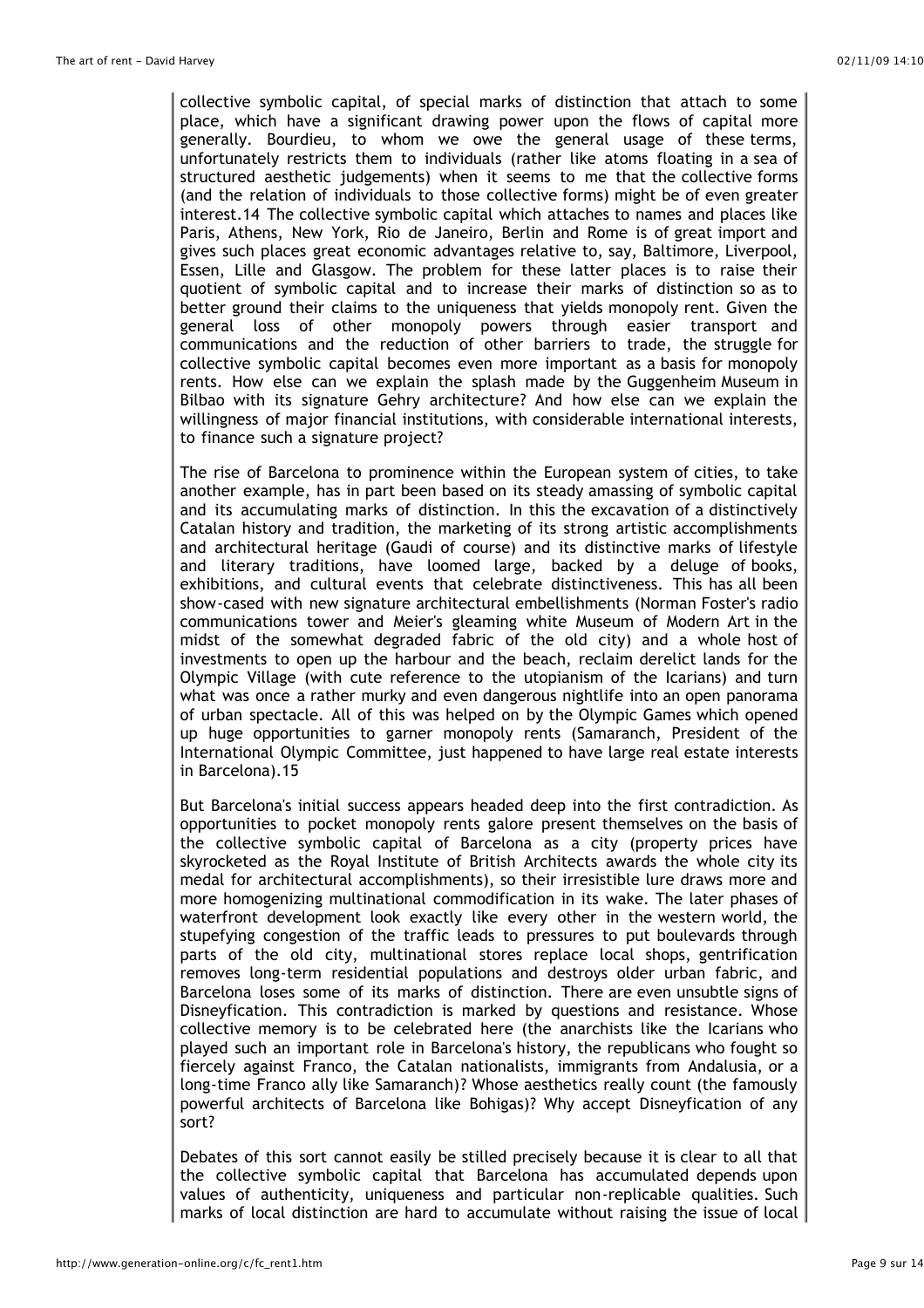empowerment, even of popular and oppositional movements. At that point, of course, the guardians of collective symbolic and cultural capital (the museums, the universities, the class of benefactors, and the state apparatus) typically close their doors and insist upon keeping the riff-raff out (though in Barcelona the Museum of Modern Art, unlike most institutions of its kind, has remained amazingly and constructively open to popular sensibilities). And if that fails, then the state can step in with anything from something like the 'decency committee' set up by Mayor Giuliani to monitor cultural taste in New York City to outright police repression. Nevertheless, the stakes here are of significance. It is a matt er of determining which segments of the population are to benefit most from the collective symbolic capital to which everyone has, in their own distinctive ways, contributed both now and in the past. Why let the monopoly rent attached to that symbolic capital be captured only by the multinationals or by a small powerful segment of the local bourgeoisie? Even Singapore, which created and appropriated monopoly rents so ruthlessly and so successfully (mainly out of its locational and political advantage) over the years, saw to it that the benefits were widely distributed through housing, health care and education.

For the sorts of reasons that the recent history of Barcelona exemplifies, the knowledge and heritage industries, the vitality and ferment of cultural production, signature architecture and the cultivation of distinctive aesthetic judgements have become powerful constitutive elements in the politics of urban entrepreneurialism in many places (particularly in Europe). The struggle to accumulate marks of distinction and collective symbolic capital in a highly competitive world is on. But this entrains in its wake all of the localized questions about whose collective memory, whose aesthetics, and who benefits. Neighbourhood movements in Barcelona make claims for recognition and empowerment on the basis of symbolic capital and can assert a political presence in the city as a result. The initial erasure of all mention of the slave trade in the reconstruction of Albert Dock in Liverpool generated protests on the part of the excluded population of Caribbean background and produced new political solidarities among a marginalized population. The holocaust memorial in Berlin has sparked long-drawn out controversies. Even ancient monuments such as the Acropolis, whose meaning one would have thought by now would be well-settled, are subject to contestation.16 Such contestations can have widespread, even if indirect, political implications. The amassing of collective symbolic capital, the mobilization of collective memories and mythologies and appeals to specific cultural traditions are important facets to all forms of political action (both left and right).

Consider, for example, the arguments that have swirled around the reconstruction of Berlin after German reunification. All manner of divergent forces are colliding there as the struggle to define Berlin's symbolic capital unfolds. Berlin, rather obviously, can stake a claim to uniqueness on the basis of its potential to mediate between east and west. Its strategic position in relation to the uneven geographical development of contemporary capitalism (with the opening up of the ex-Soviet Union) confers obvious advantages. But there is also another kind of battle for identity being waged which invokes collective memories, mythologies, history, culture, aesthetics and tradition. I take up just one particularly troubling dimension of this struggle, one that is not necessarily dominant and whose capacity to ground claims to monopoly rent under global competition is not at all clear or certain.

A faction of local architects and planners (with the support of certain parts of the local state apparatus) seeks to revalidate the architectural forms of eighteenth and nineteenth century Berlin and in particular to highlight the architectural tradition of Schinkel, to the exclusion of much else. This might be seen as a simple matt er of elitist aesthetic preference, but it is freighted with a whole range of meanings that have to do with collective memories, monumentality, the power of history and political identity in the city. It is also associated with that climate of opinion (articulated in a variety of discourses) which defines who is or is not a Berliner and who has a right to the city in narrowly defined terms of pedigree or adhesion to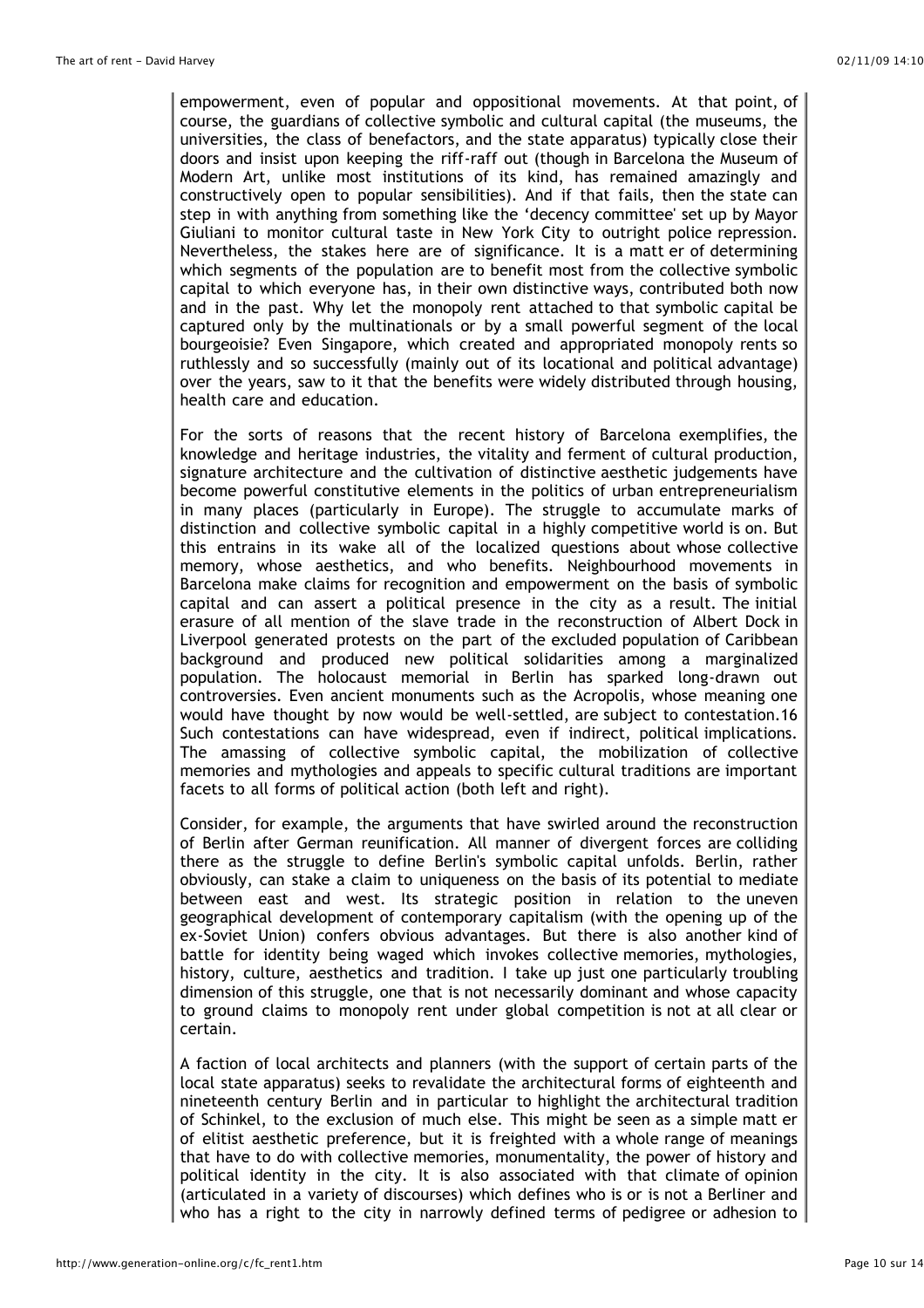particular values and beliefs. It excavates a local history and an architectural heritage that is charged with nationalist and romanticist connotations. In a context where the ill-treatment of and violence against immigrants is widespread, it may even offer tacit legitimation to such actions. The Turkish population (many of whom are now Berlin-born) have suffered many indignities and have largely been forced out from the city centre. Their contribution to Berlin as a city is ignored. Furthermore, this romanticist / nationalist architectural style fits with a traditional approach to monumentality that broadly replicates in contemporary plans (though without specific reference and maybe even without knowing it) Albert Speer's plans (drawn up for Hitler in the 1930s) for a monumental foreground to the Reichstag.

This is not, fortunately, all that is going on in the search for collective symbolic capital in Berlin. Norman Foster's reconstruction of the Reichstag, for example, or the collection of international modernist architects brought in by the multinationals (largely in opposition to local architects) to dominate the Potsdamer Platz, are hardly consistent with it. And the local romanticist response to the threat of multinational domination could, of course, merely end up being an innocent element of interest in a complex achievement of diverse marks of distinction for the city (Schinkel, after all, has considerable architectural merit and a rebuilt eighteenth century castle could easily lend itself to Disneyfication). But the potential downside of the story is of interest because it highlights how the contradictions of monopoly rent can all too easily play out. Were these narrower plans and exclusionary aesthetics and discursive practices to become dominant, then the collective symbolic capital created would be hard to trade freely upon because its very special qualities would position it largely outside globalization and inside an exclusionary political culture that rejects much of what globalization is about. The collective monopoly powers that urban governance can command can be directed towards opposition to the banal cosmopolitanism of multinational globalization but in so doing ground localized nationalism.

The dilemma -- veering so close into pure commercialization as to lose the marks of distinction that underlie monopoly rents or constructing marks of distinction that are so special as to be very hard to trade upon -- is perpetually present. But, as in the wine trade, there are always strong discursive gambits involved in defining what is or is not so special about a product, a place, a cultural form, a tradition, an architectural heritage. Discursive battles become part of the game and advocates (in the media and academia, for example) gain their audience as well as their financial support in relation to these processes. There is much to achieve, for example, by appeals to fashion (interestingly, being a centre of fashion is one way for cities to accumulate considerable collective symbolic capital). Capitalists are well-aware of this and must therefore wade into the culture wars, as well as into the thickets of multiculturalism, fashion and aesthetics, because it is precisely through such means that monopoly rents stand to be gained, if only for a while. And if, as I claim, monopoly rent is always an object of capitalist desire, then the means of gaining it through interventions in the field of culture, history, heritage, aesthetics and meanings must necessarily be of great import for capitalists of any sort. The question then arises as to how these cultural interventions can themselves become a potent weapon of class struggle.

#### **V. MONOPOLY RENT AND SPACES OF HOPE**

By now critics will complain at the seeming economic reductionism of the argument. I make it seem, they will say, as if capitalism produces local cultures, shapes aesthetic meanings and so dominates local initiatives as to preclude the development of any kind of difference that is not directly subsumed within the circulation of capital. I cannot prevent such a reading, but this would be a perversion of my message. For what I hope to have shown, by invoking the concept of monopoly rent within the logic of capital accumulation, is that capital has ways to appropriate and extract surpluses from local differences, local cultural variations and aesthetic meanings of no matt er what origin. European tourists can now get commercialized tours of New York's Harlem (with a gospel choir thrown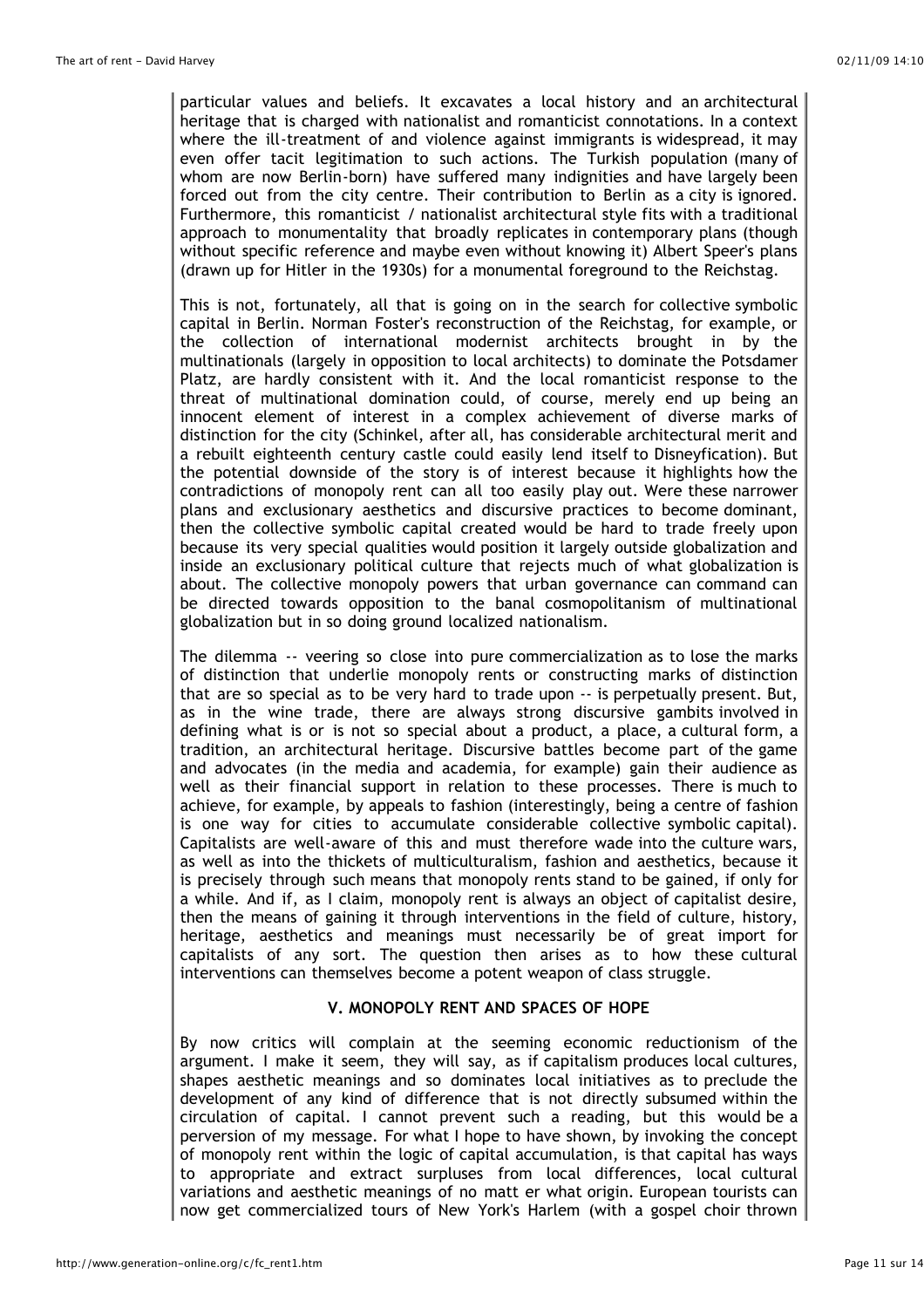in). The music industry in the United States succeeds brilliantly in appropriating the incredible grass roots and localized creativity of musicians of all stripes (almost invariably to the benefit of the industry rather than the musicians). Even politically explicit music which speaks to the long history of oppression (as with some forms of rap and Jamaican reggae and Kingston Dance Hall music) gets commodified and circulated widely throughout the world. The shameless commodification and commercialization of everything is, after all, one of the hallmarks of our times.

But monopoly rent is a contradictory form. The search for it leads global capital to value distinctive local initiatives (and in certain respects the more distinctive and, in these times, the more transgressive the initiative the better). It also leads to the valuation of uniqueness, authenticity, particularity, originality and all manner of other dimensions to social life that are inconsistent with the homogeneity presupposed by commodity production. And if capital is not to totally destroy the uniqueness that is the basis for the appropriation of monopoly rents (and there are many circumstances where it has done just that and been roundly condemned for so doing) then it must support a form of differentiation and allow of divergent and to some degree uncontrollable local cultural developments that can be antagonistic to its own smooth functioning. It can even support (though cautiously and often nervously) all manner of 'transgressive' cultural practices precisely because this is one way in which to be original, creative and authentic as well as unique.

It is within such spaces that all manner of oppositional movements can form even presupposing, as is often the case, that oppositional movements are not already firmly entrenched there. The problem for capital is to find ways to co-opt, subsume, commodify and monetize such cultural differences just enough to be able to appropriate monopoly rents therefrom. In so doing, capital often produces widespread alienation and resentment among the cultural producers who experience first-hand the appropriation and exploitation of their creativity for the economic benefit of others, in much the same way that whole populations can resent having their histories and cultures exploited through commodification. The problem for oppositional movements is to speak to this widespread alienation and exploitation and to use the validation of particularity, uniqueness, authenticity, culture and aesthetic meanings in ways that open up new possibilities and alternatives. At the very minimum this means resistance to the idea that authenticity, creativity and originality are an exclusive product of bourgeois rather than working class, peasant or other non-capitalistic historical geographies, and that they are there merely to create a more fertile terrain from which monopoly rents can be extracted by those who have both the power and the compulsive inclination to do so. It also entails trying to persuade contemporary cultural producers to redirect their anger towards commodification, market domination and the capitalistic system more generally. It is, for example, one thing to be transgressive about sexuality, religion, social mores and artistic conventions, but quite another to be transgressive in relation to the institutions and practices of capitalist domination. The widespread though usually fragmented struggles that exist between capitalistic appropriation and past and present cultural creativity can lead a segment of the community concerned with cultural matt ers to side with a politics opposed to multinational capitalism and in favour of some more compelling alternative based on different kinds of social and ecological relations.

It is by no means certain, however, that attachment to 'pure' values of authenticity, originality and an aesthetic of particularity of culture is an adequate foundation for a progressive oppositional politics. It can all too easily veer into local, regional or nationalist identity politics of the neofascist sort of which there are already far too many troubling signs throughout much of Europe as well as elsewhere. This is a central contradiction with which the left must in turn wrestle. The spaces for transformational politics are there because capital can never afford to close them down. They provide opportunities for socialist opposition. They can be the locus of exploration of alternative life-styles or even of social philosophies (much as Curitiba in Brazil has pioneered ideas of urban ecological sustainability to the point of reaping considerable fame from its initiatives). They can, as in the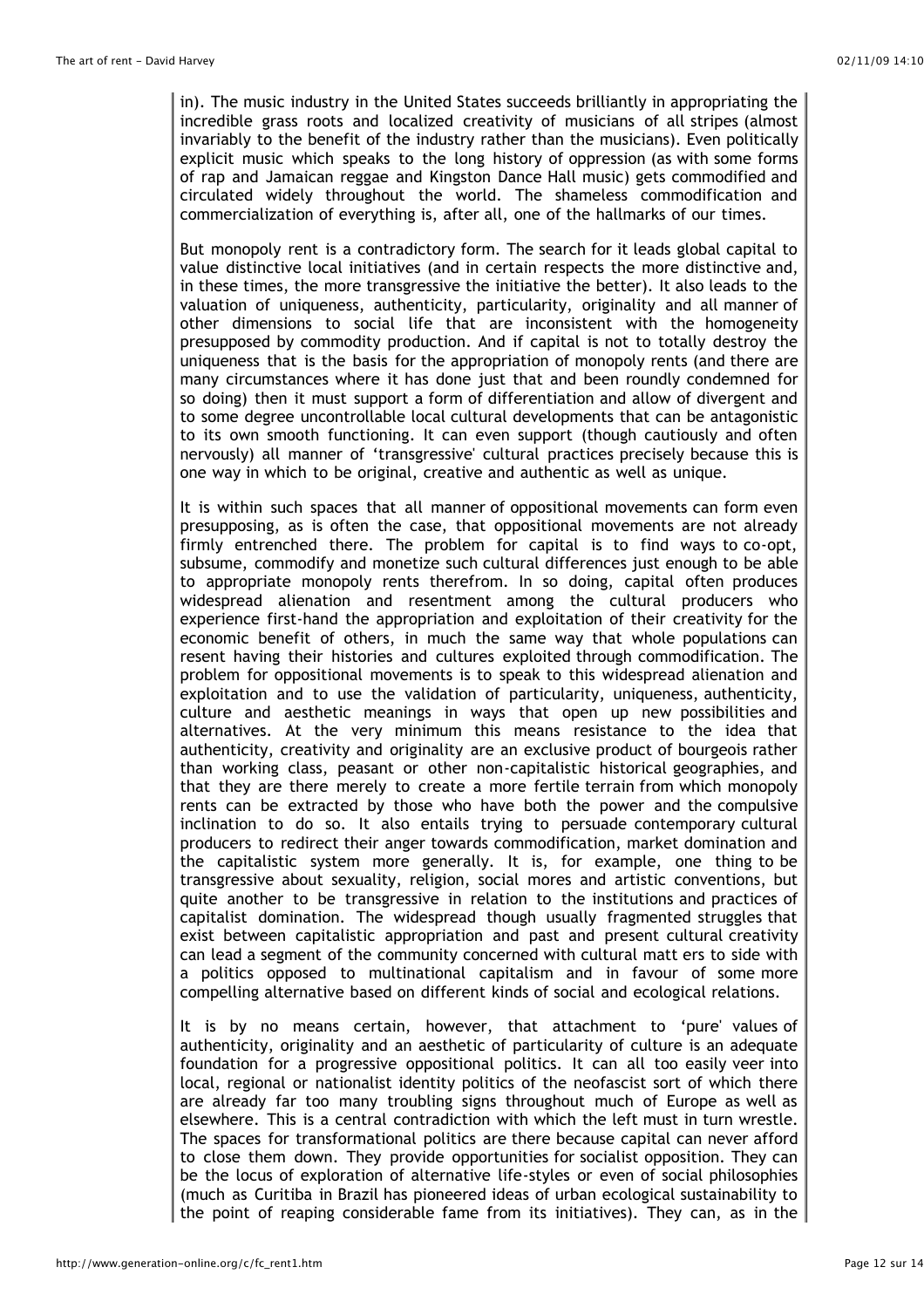Paris Commune of 1871 or in the numerous urban-based political movements around the world in 1968, be a central element in that revolutionary ferment that Lenin long ago called 'the festival of the people'. The fragmented oppositional movements to neoliberal globalization as manifest in Seattle, Prague, Melbourne, Bangkok and Nice and then more constructively, as the 2001 World Social Forum in Porto Alegre (in opposition to the annual meetings of the business elites and government leaders in Davos), indicate such an alternative politics. It is not wholly antagonistic to globalization but wants it on very different terms. The striving for a certain kind of cultural autonomy and support for cultural creativity and differentiation is a powerful constitutive element in these political movements.

It is no accident, of course, that it is Porto Alegre rather than Barcelona, Berlin, San Francisco or Milan that has opened itself to such oppositional initiatives.17 For in that city, the forces of culture and of history are being mobilized by a political movement (led by the Brazilian Workers' Party) in a quite different way, seeking a different kind of collective symbolic capital to that flaunted in the Guggenheim Museum in Bilbao or the extension to the Tate Gallery in London. The marks of distinction being accumulated in Porto Alegre derive from its struggle to fashion an alternative to globalization that does not trade on monopoly rents in particular or cave in to multinational capitalism in general. In focusing on popular mobilization it is actively constructing new cultural forms and new definitions of authenticity, originality and tradition. That is a hard path to follow, as previous examples such as the remarkable experiments in Red Bologna in the 1960s and 1970s show. Socialism in one city is not a viable concept. But then it is quite clear that no alternative to the contemporary form of globalization will be delivered to us from on high either. It will have to come from within multiple local spaces conjoining into a broader movement.

It is here that the contradictions faced by capitalists as they search for monopoly rent assume a certain structural significance. By seeking to trade on values of authenticity, locality, history, culture, collective memories and tradition they open a space for political thought and action within which socialist alternatives can be both devised and pursued. That space deserves intense exploration and cultivation by oppositional movements that embrace cultural producers and cultural production as a key element in their political strategy. There are abundant historical precedents for mobilizing the forces of culture in this way (the role of constructivism in the creative years of the Russian Revolution from 1918-26 is just one of many historical examples to be learned from). Here lies one of the key spaces of hope for the construction of an alternative kind of globalization. One in which the progressive forces of culture can seek to appropriate and undermine those of capital rather than the other way round.

### **NOTES**

1 Daniel Bell, The cultural contradictions of capitalism, New York: Basic Books 1978, p. 20; David Harvey, The condition of postmodernity, Oxford: Basil Blackwell, 1989, pp. 290-1; 347-9; Brandon Taylor, Modernism, post-modernism, realism: a critical perspective for art, Winchester: Winchester School of Art Press, 1987, p. 77.

2 The general theory of rent to which I am appealing is presented in David Harvey, The limits to capital, Oxford: Basil Blackwell, 1982, chapter 11.

3 Karl Marx, Capital, vol. 3, New York: International Publishers, 1967, pp. 774-5.

4 Cited in Douglas Kelbaugh, Common Place, Seattle: University of Washington Press, 1997, p. 51.

5 Wolfgang Haug, 'Commodity aesthetics', Working Papers Series, Department of Comparative American Cultures, Washington State University, 2000, p. 13.

6 I have summarized Marx's views on monopoly in Harvey, The limits to capital,